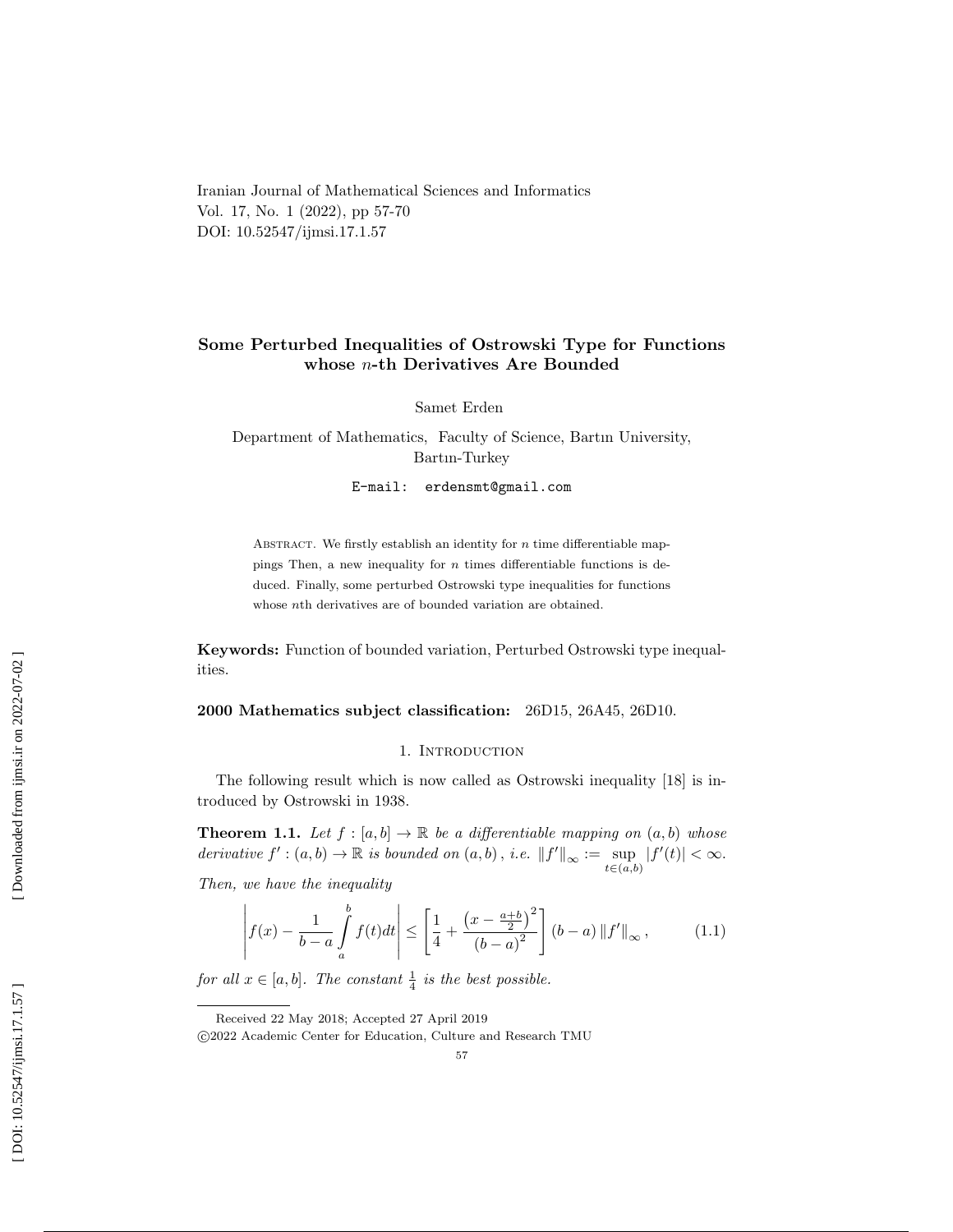During the past years, many authors have tackled new refinement, extensions and generalizations of this inequality (1.1). As an instance, novel Ostrowski type inequalities for different kinds of differentiable and twice differentiable functions was worked in [6], [8], [10], [19] and the references included there. Furthermore, in [7], [20] and [21], authors established generalized Ostrowski type inequalities for higher order differentiable functions on  $L_1$ ,  $L_p$  and  $L_{\infty}$ . In particular, some mathematicians focus on Ostrowski type inequalities for mappings of bounded variation in addition to the other function species. For example, Dragomir pointed out a new extansion of Ostrowski's inequality for mappings that are of bounded variation in [9]. He also proved an inequality for functions of bounded variation in [11] as foloows:

**Theorem 1.2.** Let  $f : [a, b] \to \mathbb{R}$  be a mapping of bounded variation on  $[a, b]$ . Then

$$
\left| \int_{a}^{b} f(t)dt - (b-a) f(x) \right| \le \left[ \frac{1}{2} (b-a) + \left| x - \frac{a+b}{2} \right| \right] \bigvee_{a}^{b} (f) \qquad (1.2)
$$

holds for all  $x \in [a, b]$ . The constant  $\frac{1}{2}$  is the best possible.

Afterwards, it is given Ostrowski type inequalities for mappings whose first derivatives are of bounded variation in [2] and [17]. In [1], weighted versions of Ostrowski type results obtained by using mappings whose first derivatives are of bounded was provided and they also gave midpoint quadrature formula related to these inequalities. What's more, some inequalities for functions whose higher oerder derivatives are of bounded variation are established in [3], [12].

On the other side, it is presented some perturbed inequalities of Ostrowski type by Dragomir in [14] and [15]. Subsequently, some researcher studied on perturbed inequalities for mappings of bounded variation and functions whose second derivatives are bounded and whose first derivative are of bounded variation in [4], [5], [13] and [16].

We also note that Dragomir [14] established an identity in order to obtain some perturbe inequalities of Ostrowski type. This equality is stated as follows:

**Theorem 1.3.** Let  $f : [a, b] \to \mathbb{C}$  be an absolutely continuous on  $[a, b]$  and  $x \in [a, b]$ . Then, for any  $\lambda_1(x)$  and  $\lambda_2(x)$  complex numbers, we have

$$
\frac{1}{b-a} \int_{a}^{x} (t-a) [f'(t) - \lambda_1(x)] dt + \frac{1}{b-a} \int_{x}^{b} (t-b) [f'(t) - \lambda_2(x)] dt
$$
  
=  $f(x) + \frac{1}{2(b-a)} [(b-x)^2 \lambda_2(x) - (x-a)^2 \lambda_1(x)] - \frac{1}{b-a} \int_{a}^{b} f'(t) dt$ 

where the integrals in the left hand side are taken in the Lebesgue sense.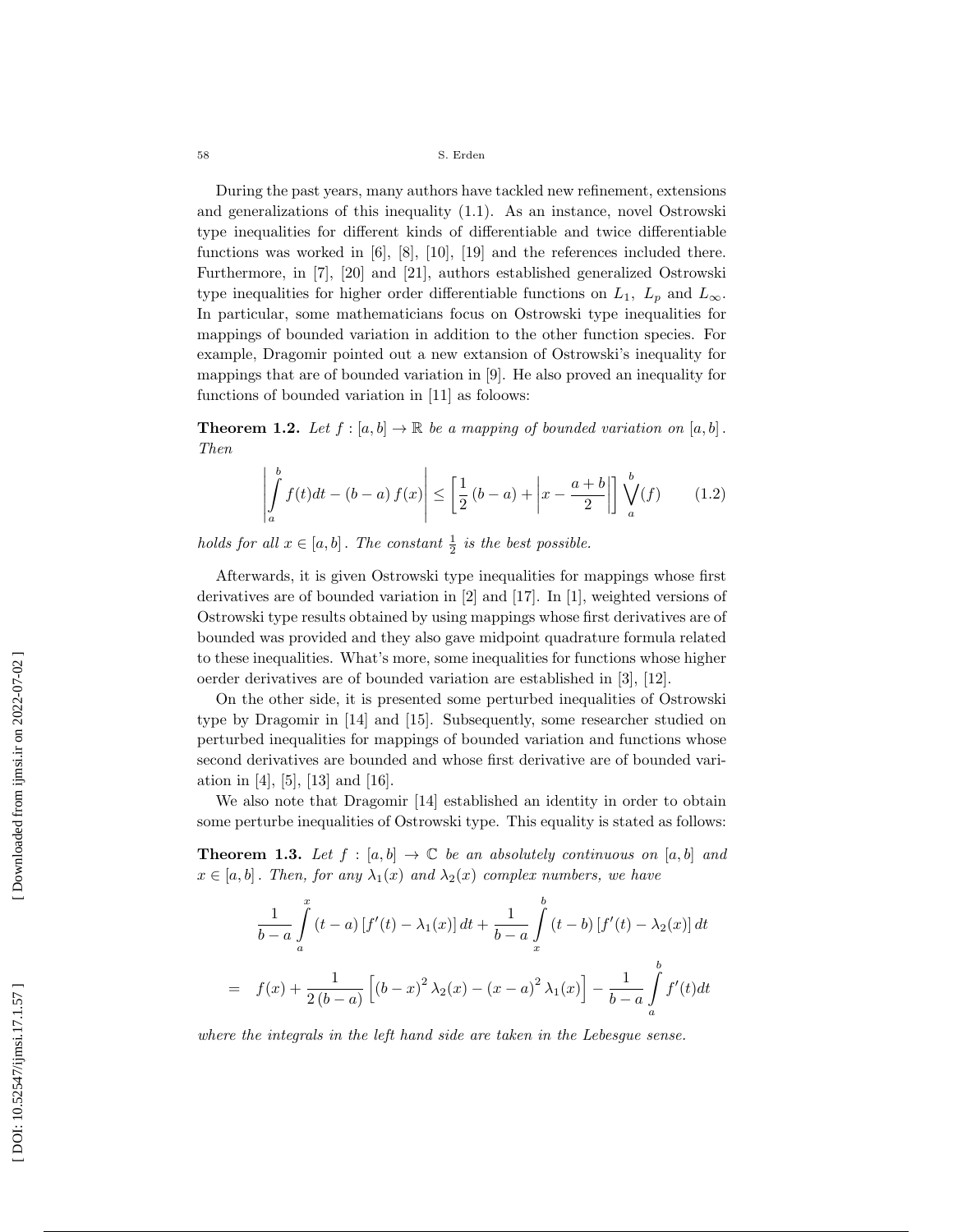Perturbed integral inequalities for differentiable and twice differentiable mappings was worked by the interested researchers. Also, it is presented a great many integral inequalities for various function types. However, there are problems which higher order derivatives are required. Therefore, we handle perturbed integral inequalities for higher order differentiable functions. For this, we firstly establish an equality for  $n$  times differentiable functions. Then, we obtain some perturbed Ostrowski type integral inequalities for functions whose nth derivatives are of bounded variation and mappings whose higher order derivatives are bounded. So, it can be finded upper limit of an integral inequality obtained by using any order differentiable functions. What's more, this study lead to new works involving new integral inequalities derived by using higher order differentiable functions.

## 2. An Identity for High Degree Differentiable Functions

At first, it is established an equality for  $n$ -time differantiable functions in order to give our main results.

**Lemma 2.1.** Let  $f : [a, b] \to \mathbb{C}$  be a n-time differantiable function on  $(a, b)$ and  $x \in [a, b]$ . Then, for any  $\lambda_1(x)$  and  $\lambda_2(x)$  complex numbers, we have the identity

$$
\int_{a}^{x} \frac{(t-a)^n}{n!} \left[ f^{(n)}(t) - \lambda_1(x) \right] dt
$$
\n
$$
+ \int_{x}^{b} \frac{(t-b)^n}{n!} \left[ f^{(n)}(t) - \lambda_2(x) \right] dt
$$
\n
$$
= \sum_{k=0}^{n-1} \frac{(-1)^{n+1} (b-x)^{k+1} + (-1)^{n+1-k} (x-a)^{k+1}}{(k+1)!} f^{(k)}(x)
$$
\n
$$
- \lambda_1(x) \frac{(x-a)^{n+1}}{(n+1)!} - (-1)^n \lambda_2(x) \frac{(b-x)^{n+1}}{(n+1)!} + (-1)^n \int_{a}^{b} f(t) dt
$$
\n(2.1)

where the integrals in the left hand side of the equality  $(2.1)$  are taken in the Lebesgue sense.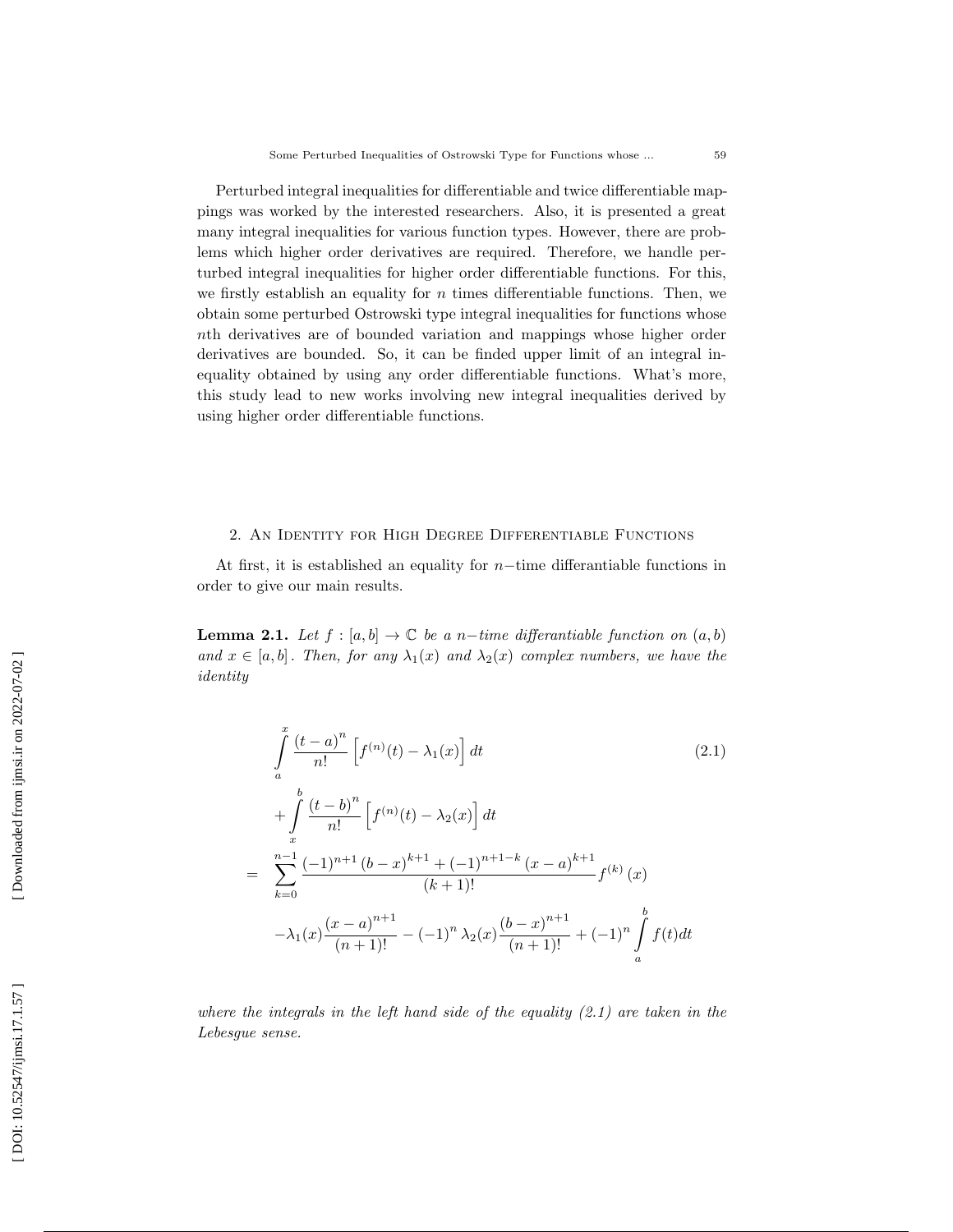Proof. Using the integration by parts, we get the equality

$$
\int_{a}^{x} \frac{(t-a)^n}{n!} \left[ f^{(n)}(t) - \lambda_1(x) \right] dt + \int_{x}^{b} \frac{(t-b)^n}{n!} \left[ f^{(n)}(t) - \lambda_2(x) \right] dt
$$
  
\n
$$
= \frac{(x-a)^n}{n!} f^{(n-1)}(x) - \int_{a}^{x} \frac{(t-a)^{n-1}}{(n-1)!} f^{(n-1)}(t) dt - \lambda_1(x) \int_{a}^{x} \frac{(t-a)^n}{n!} dt
$$
  
\n
$$
- \frac{(x-b)^n}{n!} f^{(n-1)}(x) - \int_{x}^{b} \frac{(t-b)^{n-1}}{(n-1)!} f^{(n-1)}(t) dt - \lambda_2(x) \int_{x}^{b} \frac{(t-b)^n}{n!} dt.
$$

If we apply the integration by parts  $n-1$  more time and also use elementary analysis, then we can write the equality (2.1). The proof is thus completed.  $\Box$ 

# 3. INEQUALITIES FOR  $n$  TIME DIFFERENTIABLE FUNCTIONS

Now,we recall sets of complex valued functions:

$$
U_{[a,b]}\left(\gamma,\Gamma\right)
$$
  

$$
= \left\{ \begin{array}{c} f: [a,b] \to \mathbb{C} \vert \operatorname{Re} \left[ \left( \Gamma - f(t) \right) \left( f(t) - \gamma \right) \right] \geq 0 \\ \text{for almost every } t \in [a,b] \end{array} \right\}
$$

and

$$
\Delta_{[a,b]}(\gamma, \Gamma)
$$
\n
$$
\vdots \quad = \left\{ \begin{array}{c} f : [a,b] \to \mathbb{C} \vert \left| f(t) - \frac{\gamma + \Gamma}{2} \right| \leq \frac{1}{2} \left| \Gamma - \gamma \right| \\ \text{for almost every } t \in [a,b] \end{array} \right\}.
$$

We need to the following proposition, in order to prove the next inequality.

**Proposition 3.1.** For any  $\gamma, \Gamma \in \mathbb{C}, \gamma \neq \Gamma$ , we have that  $U_{[a,b]}(\gamma, \Gamma)$  and  $\Delta_{[a,b]}(\gamma,\Gamma)$  are nonempty, convex and closed convex sets and

$$
U_{[a,b]}\left(\gamma,\Gamma\right)=\Delta_{[a,b]}\left(\gamma,\Gamma\right).
$$

**Theorem 3.2.** Let  $f : [a, b] \to \mathbb{C}$  be a n-time differantiable function on  $(a, b)$ and  $x \in [a, b]$ . Assume that  $\gamma_i, \Gamma_i \in \mathbb{C}$  with  $\gamma_i \neq \Gamma_i$ ,  $i = 1, 2$  and  $f^{(n)} \in$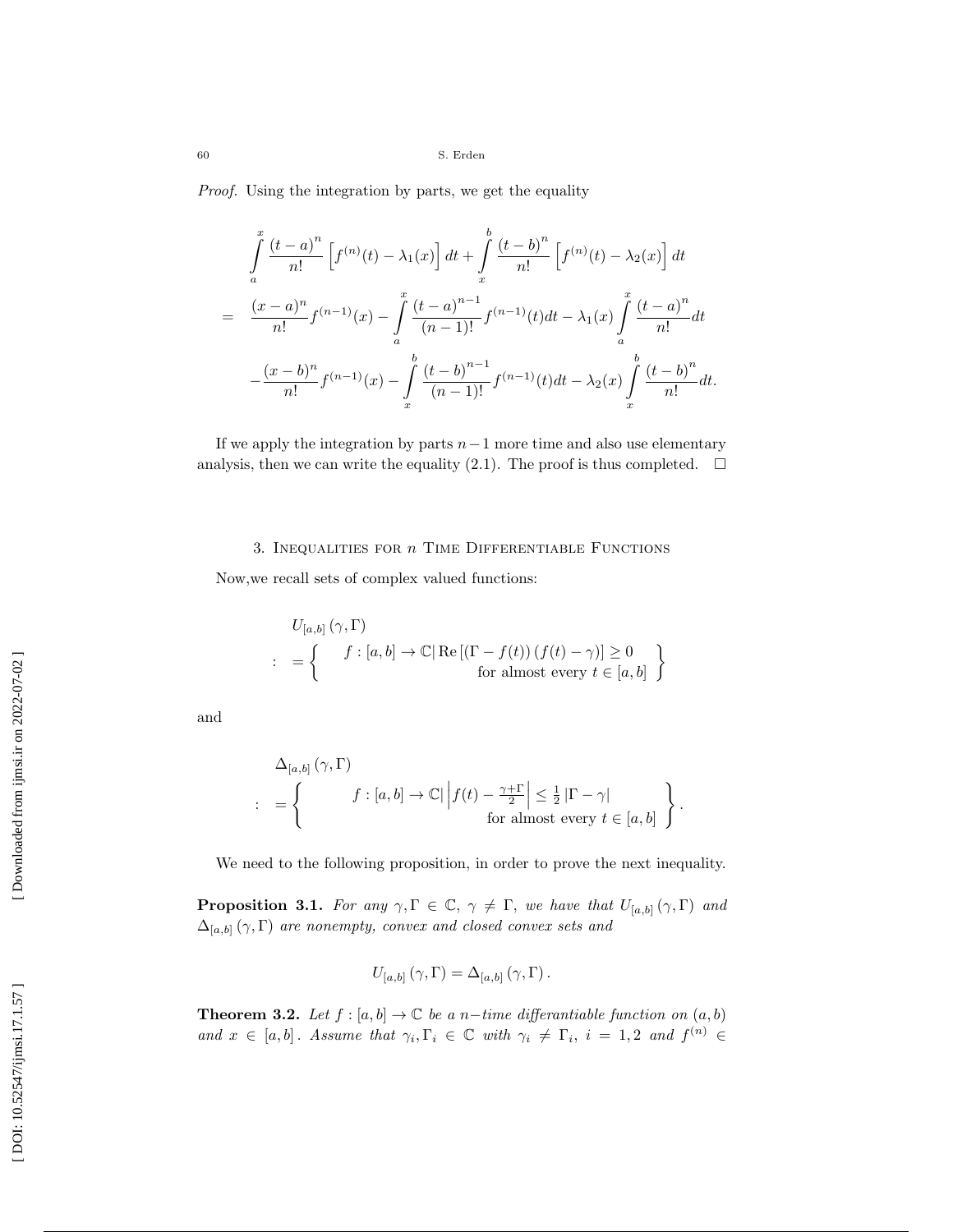$U_{[a,x]}(\gamma_1,\Gamma_1) \cap U_{[x,b]}(\gamma_2,\Gamma_2)$ , then we have

$$
\left| \sum_{k=0}^{n-1} \frac{(-1)^{n+1} (b-x)^{k+1} + (-1)^{n+1-k} (x-a)^{k+1}}{(k+1)!} f^{(k)}(x) \right|
$$
\n
$$
-\frac{\gamma_1 + \Gamma_1}{2} \frac{(x-a)^{n+1}}{(n+1)!} - (-1)^n \frac{\gamma_2 + \Gamma_2}{2} \frac{(b-x)^{n+1}}{(n+1)!} + (-1)^n \int_a^b f(t) dt \right|
$$
\n
$$
\leq \frac{|\Gamma_1 - \gamma_1|}{2} \frac{(x-a)^{n+1}}{(n+1)!} + \frac{|\Gamma_2 - \gamma_2|}{2} \frac{(b-x)^{n+1}}{(n+1)!}
$$
\n
$$
\leq \frac{1}{2(n+1)!} P(x;n)
$$
\n(3.1)

where  $P(x; n)$  is defined by

$$
P(x; n)
$$
\n
$$
= \begin{cases}\n\left[ (x - a)^{n+1} + (b - x)^{n+1} \right] \max \{ |\Gamma_1 - \gamma_1|, |\Gamma_2 - \gamma_2| \} \\
\left[ (x - a)^{(n+1)p} + (b - x)^{(n+1)p} \right]^{\frac{1}{p}} \left[ |\Gamma_1 - \gamma_1|^q + |\Gamma_2 - \gamma_2|^q \right]^{\frac{1}{q}} \\
for p > 1, \frac{1}{p} + \frac{1}{q} = 1\n\end{cases}
$$
\n
$$
\left[ \frac{b - a}{2} + |x - \frac{a + b}{2}| \right]^{n+1} \left[ |\Gamma_1 - \gamma_1| + |\Gamma_2 - \gamma_2| \right].
$$

*Proof.* Taking the modulus identity (2.1) for  $\lambda_1(x) = \frac{\gamma_1 + \Gamma_1}{2}$  and  $\lambda_2(x) = \frac{\gamma_2 + \Gamma_2}{2}$ , because of  $f^{(n)} \in U_{[a,x]}(\gamma_1,\Gamma_1) \cap U_{[x,b]}(\gamma_2,\Gamma_2)$ , we have

$$
\left| \sum_{k=0}^{n-1} \frac{(-1)^{n+1} (b-x)^{k+1} + (-1)^{n+1-k} (x-a)^{k+1}}{(k+1)!} f^{(k)}(x) - \frac{\gamma_1 + \Gamma_1}{2} \frac{(x-a)^{n+1}}{(n+1)!} - (-1)^n \frac{\gamma_2 + \Gamma_2}{2} \frac{(b-x)^{n+1}}{(n+1)!} + (-1)^n \int_a^b f(t) dt \right|
$$
  

$$
\leq \int_a^x \frac{(t-a)^n}{n!} \left| f^{(n)}(t) - \frac{\gamma_1 + \Gamma_1}{2} \right| dt + \int_x^b \frac{(b-t)^n}{n!} \left| f^{(n)}(t) - \frac{\gamma_2 + \Gamma_2}{2} \right| dt.
$$

We observe that

$$
\int_{a}^{x} \frac{(t-a)^n}{n!} \left| f^{(n)}(t) - \frac{\gamma_1 + \Gamma_1}{2} \right| dt + \int_{x}^{b} \frac{(b-t)^n}{n!} \left| f^{(n)}(t) - \frac{\gamma_2 + \Gamma_2}{2} \right| dt
$$
  

$$
\leq \frac{|\Gamma_1 - \gamma_1|}{2} \int_{a}^{x} \frac{(t-a)^n}{n!} dt + \frac{|\Gamma_2 - \gamma_2|}{2} \int_{x}^{b} \frac{(b-t)^n}{n!} dt
$$

which completes the first inequality in (3.1).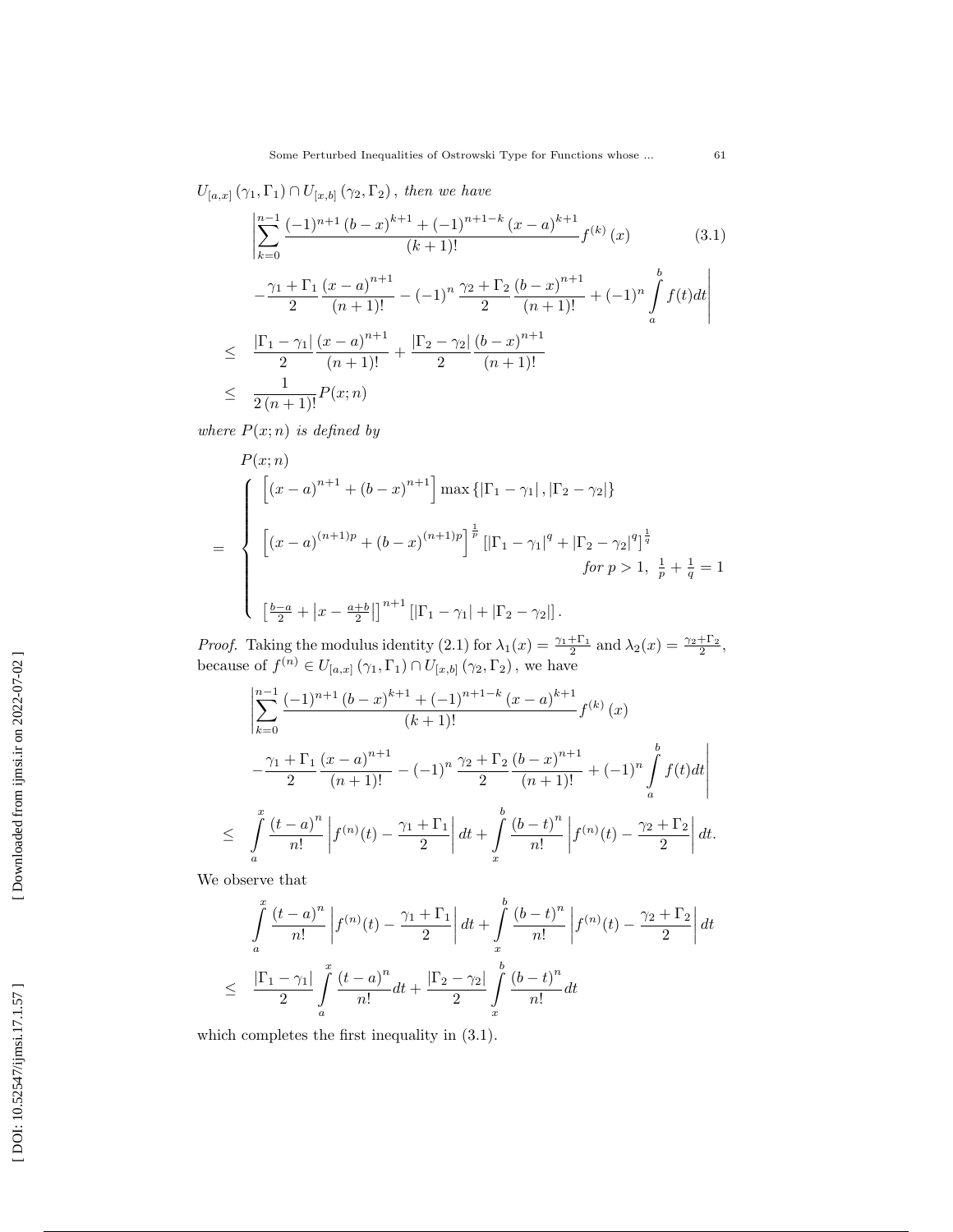The proof of first branch of second inequality given in (3.1) is obvious. If we use the Hölder's inequality

$$
mn + pq \le (m^{\alpha} + p^{\alpha})^{\frac{1}{\alpha}} \left(n^{\beta} + q^{\beta}\right)^{\frac{1}{\beta}}
$$
\n
$$
(3.2)
$$

where  $m, n, p, q \ge 0$  and  $\alpha > 1$  with  $\frac{1}{\alpha} + \frac{1}{\beta} = 1$ , then we can easily prove the second branch of second inequality given in (3.1). Finally, using the identity

$$
\max\{X, Y\} = \frac{X + Y}{2} + \left| \frac{X - Y}{2} \right| \tag{3.3}
$$

and the property of maximum max  $\{a^n, b^n\} = (\max\{a, b\})^n$  for  $a, b > 0$  and  $n \in \mathbb{N}$ , we get the third branch of secand inequality in  $(3.1)$ . The proof is thus completed.  $\Box$ 

*Remark* 3.3. Under the same assumptions of Theorem 3.2 with  $n = 1$ , then the following inequalities hold:

$$
\begin{aligned}\n&\left| (b-a) f (x) - \frac{\gamma_1 + \Gamma_1}{4} (x-a)^2 + \frac{\gamma_2 + \Gamma_2}{4} (b-x)^2 - \int_a^b f(t) dt \right| \\
&\leq \frac{|\Gamma_1 - \gamma_1|}{4} (x-a)^2 + \frac{|\Gamma_2 - \gamma_2|}{4} (b-x)^2 \\
&\leq \frac{1}{4} P(x; 1)\n\end{aligned}
$$

which was given by Dragomir in [14].

*Remark* 3.4. If we choose  $n = 2$  in (3.1), the we have the inequalities

$$
\begin{aligned}\n\left| (b-a) \left( x - \frac{a+b}{2} \right) f'(x) - (b-a) f(x) + \int_a^b f(t) dt \right| \\
-\frac{(\gamma_1 + \Gamma_1) (x-a)^3 + (\gamma_2 + \Gamma_2) (b-x)^3}{12} \\
\leq \frac{1}{12} \left[ |\Gamma_1 - \gamma_1| (x-a)^3 + |\Gamma_2 - \gamma_2| (b-x)^3 \right] \\
\leq \frac{1}{12} P(x; 2)\n\end{aligned}
$$

which was proved by Budak et al. in [4].

# 4. INEQUALITIES FOR FUNCTIONS WHOSE  $n$ th Derivatives are of Bounded Variation

We begin with the definitions which will be often used in this section.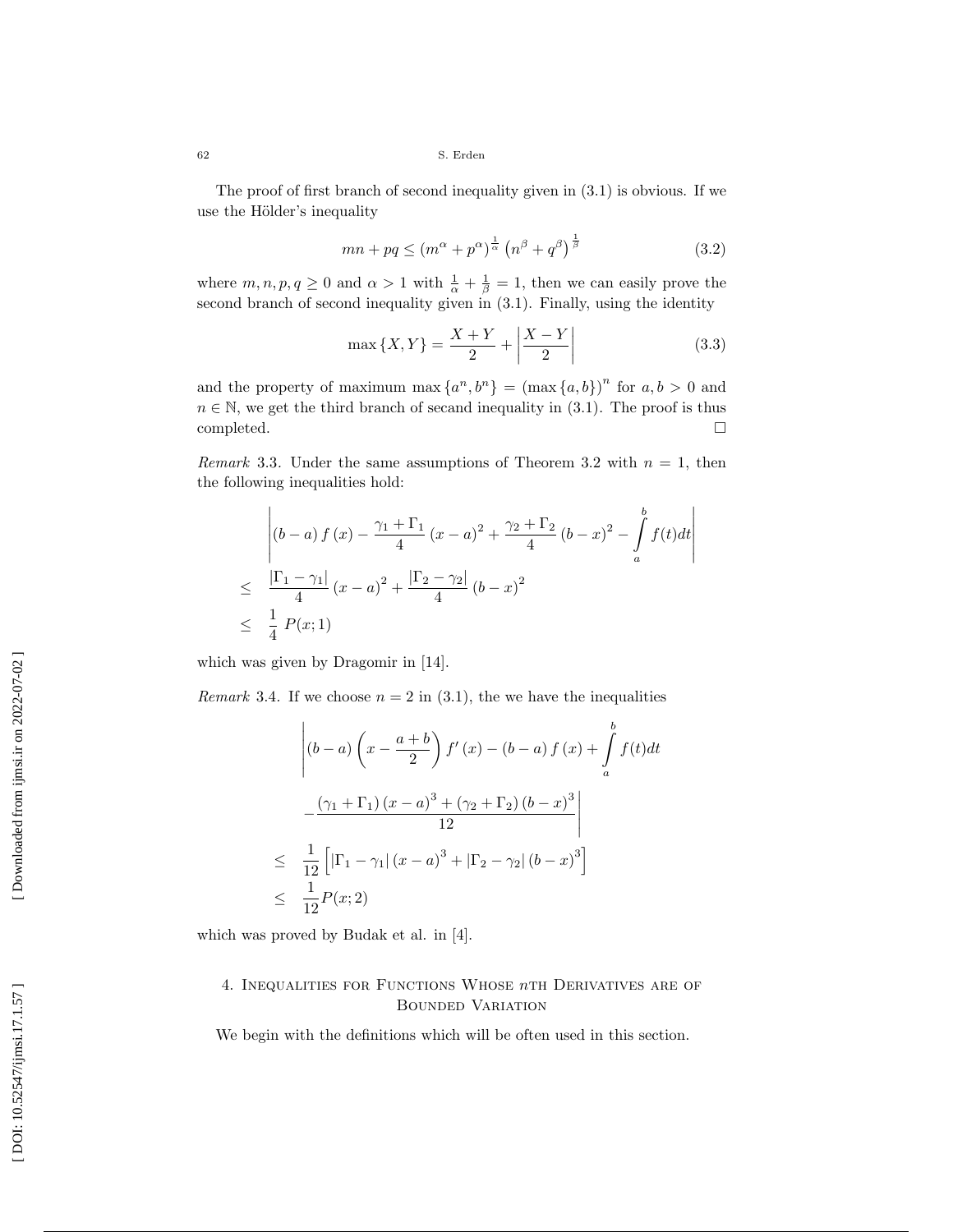**Definition 4.1.** Let  $P: a = x_0 < x_1 < ... < x_n = b$  be any partition of  $[a, b]$ and let  $\Delta f(x_i) = f(x_{i+1}) - f(x_i)$ , then f is said to be of bounded variation if the sum

$$
\sum_{i=1}^{m} |\Delta f(x_i)|
$$

is bounded for all such partitions.

**Definition 4.2.** Let f be of bounded variation on [a, b], and  $\sum \Delta f(P)$  denotes the sum  $\sum_{i=1}^{n} |\Delta f(x_i)|$  corresponding to the partition P of [a, b]. The number

$$
\bigvee_{a}^{b} (f) := \sup \left\{ \sum \Delta f(P) : P \in P([a, b]) \right\},\
$$

is called the total variation of f on  $[a, b]$ . Here  $P([a, b])$  denotes the family of partitions of  $[a, b]$ .

Now, we establish some perturbed inequalities of Ostrowski type for functions whose high order derivatives are of bounded variation. Also, we give some special results of these inequalities in this section.

**Theorem 4.3.** Let  $f: I \to \mathbb{C}$  be a n time differentiable function on  $I^{\circ}$  and  $[a, b] \subset I^{\circ}$ . If the nth derivative  $f^{(n)}$  is of bounded variation on  $[a, b]$ , then we have

$$
\left| \sum_{k=0}^{n-1} \frac{(-1)^{n+1} (b-x)^{k+1} + (-1)^{n+1-k} (x-a)^{k+1}}{(k+1)!} f^{(k)}(x) \right| (4.1)
$$
  
+ 
$$
(-1)^n \int_a^b f(t) dt - \frac{f^{(n)}(a) + f^{(n)}(x)}{2} \frac{(x-a)^{n+1}}{(n+1)!}
$$
  
- 
$$
(-1)^n \frac{f^{(n)}(x) + f^{(n)}(b)}{2} \frac{(b-x)^{n+1}}{(n+1)!}
$$
  

$$
\leq \frac{1}{2} \frac{(x-a)^{n+1}}{(n+1)!} \bigvee_a^x \left(f^{(n)}\right) + \frac{1}{2} \frac{(b-x)^{n+1}}{(n+1)!} \bigvee_a^b \left(f^{(n)}\right)
$$
  

$$
\leq \frac{1}{2(n+1)!} R(x;n)
$$
 (4.1)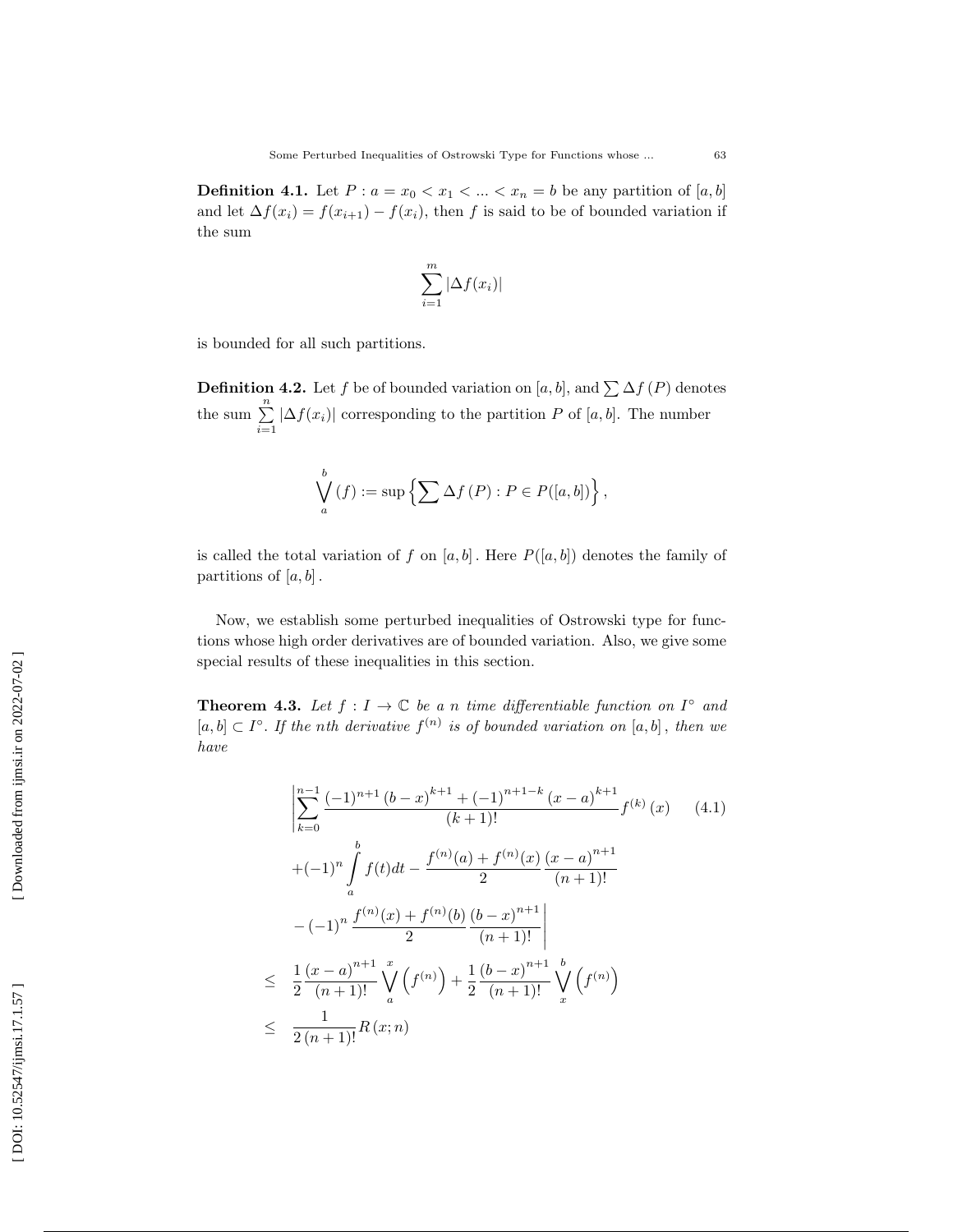for any  $x \in [a, b]$ , where

$$
R(x; n)
$$
\n
$$
= \begin{cases}\n\left[ (x-a)^{n+1} + (b-x)^{n+1} \right] \left[ \frac{1}{2} \bigvee_{a}^{b} (f^{(n)}) + \frac{1}{2} \bigvee_{a}^{x} (f^{(n)}) - \bigvee_{x}^{b} (f^{(n)}) \bigw\right] \\
\left[ (x-a)^{(n+1)p} + (b-x)^{(n+1)p} \right]^{\frac{1}{p}} \left[ \left( \bigvee_{a}^{x} (f^{(n)}) \right)^{q} + \left( \bigvee_{x}^{b} (f^{(n)}) \right)^{q} \right]^{\frac{1}{q}} \\
for p > 1, \frac{1}{p} + \frac{1}{q} = 1 \\
\left[ \frac{b-a}{2} + \left| x - \frac{a+b}{2} \right| \right]^{n+1} \bigvee_{a}^{b} (f^{(n)}).
$$
\n(4.2)

*Proof.* We take tabsolte value of the equality (2.1) for  $\lambda_1(x) = \frac{f^{(n)}(a) + f^{(n)}(x)}{2}$ 2 and  $\lambda_2(x) = \frac{f^{(n)}(x) + f^{(n)}(b)}{2}$  $\frac{+f^{(n)}(b)}{2}$ , we find that

$$
\left| \sum_{k=0}^{n-1} \frac{(-1)^{n+1} (b-x)^{k+1} + (-1)^{n+1-k} (x-a)^{k+1}}{(k+1)!} f^{(k)}(x) \right| (4.3)
$$
  
+ 
$$
(-1)^n \int_a^b f(t) dt - \frac{f^{(n)}(a) + f^{(n)}(x)}{2} \frac{(x-a)^{n+1}}{(n+1)!}
$$
  
- 
$$
(-1)^n \frac{f^{(n)}(x) + f^{(n)}(b)}{2} \frac{(b-x)^{n+1}}{(n+1)!}
$$
  

$$
\leq \int_a^x \frac{(t-a)^n}{n!} \left| f^{(n)}(t) - \frac{f^{(n)}(a) + f^{(n)}(x)}{2} \right| dt
$$
  
+ 
$$
\int_x^b \frac{(b-t)^n}{n!} \left| f^{(n)}(t) - \frac{f^{(n)}(x) + f^{(n)}(b)}{2} \right| dt.
$$
 (4.3)

Since  $f^{(n)}: I^{\circ} \to \mathbb{C}$  is of bounded variation on  $[a, x]$ , we get

$$
\begin{aligned}\n&\left| f^{(n)}(t) - \frac{f^{(n)}(a) + f^{(n)}(x)}{2} \right| \\
&= \left| \frac{f^{(n)}(t) - f^{(n)}(a) + f^{(n)}(t) - f^{(n)}(x)}{2} \right| \\
&\leq \frac{|f^{(n)}(t) - f^{(n)}(a)| + |f^{(n)}(t) - f^{(n)}(x)|}{2} \\
&\leq \frac{1}{2} \bigvee_{a}^{x} \left( f^{(n)} \right).\n\end{aligned} \tag{4.4}
$$

Similarly, Since  $f^{(n)}: I^{\circ} \to \mathbb{C}$  is of bounded variation on  $[x, b]$ , we have

$$
\left| f^{(n)}(t) - \frac{f^{(n)}(x) + f^{(n)}(b)}{2} \right| \le \frac{1}{2} \bigvee_x^b \left( f^{(n)} \right). \tag{4.5}
$$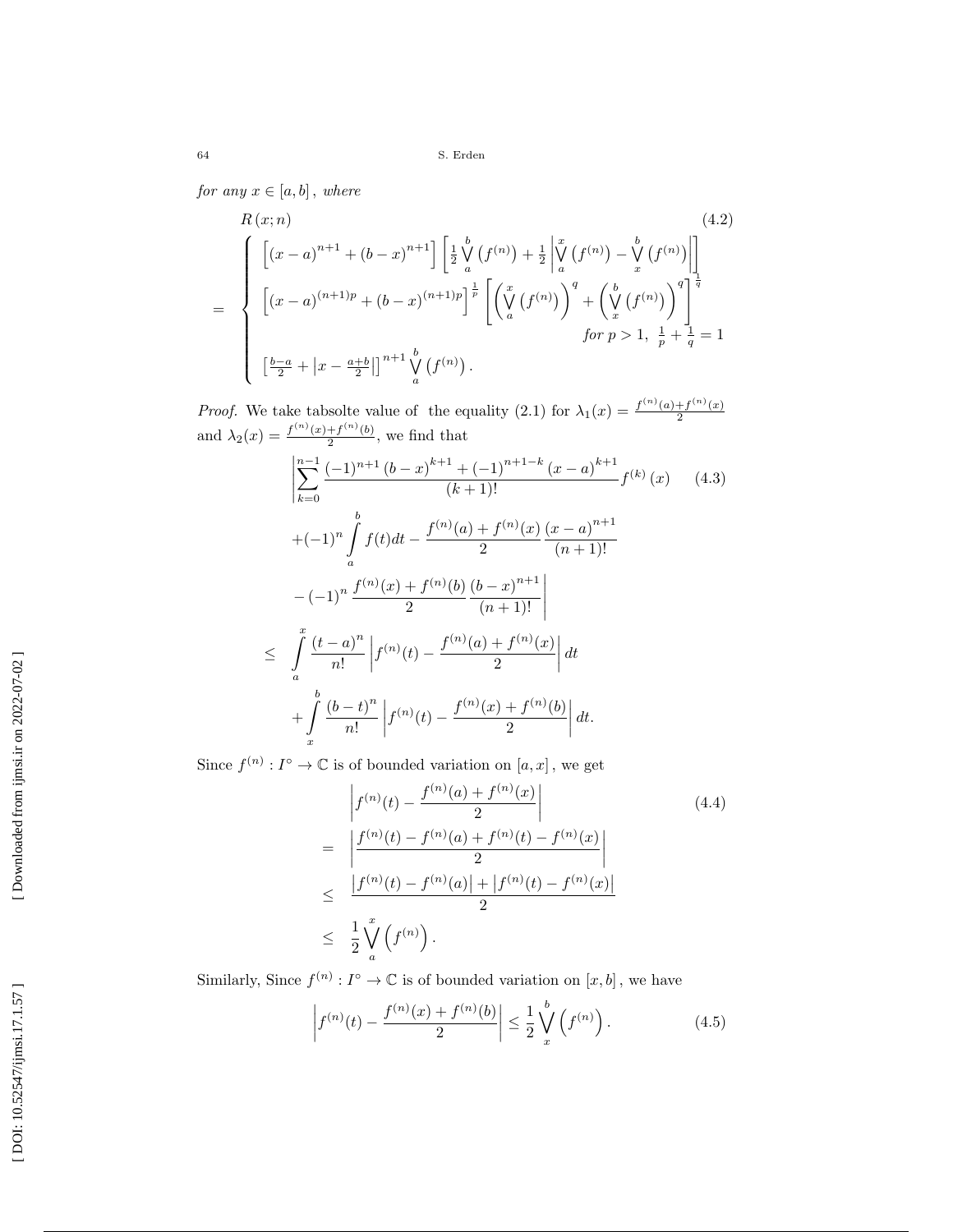If we sabstitute the identities  $(4.4)$  and  $(4.5)$  in  $(4.3)$ , then we obtain the first inequality given in  $(4.1)$ . The second inequality in  $(4.1)$  can be deduced in a similar way as the proof of Theorem 3.2.  $\Box$ 

*Remark* 4.4. Under the same assumptions of Theorem 4.3 with  $n = 1$ , then the following inequalities hold:

$$
\begin{aligned}\n&\left| (b-a) f (x) + \frac{1}{2} (b-a) \left( \frac{a+b}{2} - x \right) f'(x) - \int_a^b f(t) dt \right| \\
&+ \frac{1}{4} \left[ f'(b) (b-x)^2 - f'(a) (x-a)^2 \right] \\
&\leq \frac{1}{4} \left[ (x-a)^2 \bigvee_a^x (f') + (b-x)^2 \bigvee_x^b (f') \right] \\
&\leq \frac{1}{4} R(x;1)\n\end{aligned}
$$

which was given by Dragomir in [14] and where  $R(x; 1)$  is defined as in (4.2).

*Remark* 4.5. If we take  $n = 2$  in (4.1), then we have

$$
\begin{aligned}\n&\left| (b-a) \left( x - \frac{a+b}{2} \right) f'(x) - (b-a) f(x) + \int_a^b f(t) dt \right| \\
&- \frac{f''(a) (x-a)^3 + f''(b) (b-x)^3 + f''(x) \left[ (x-a)^3 + (b-x)^3 \right]}{12} \right| \\
&\leq \frac{1}{12} (x-a)^3 \bigvee_a^x (f'') + \frac{1}{12} (b-x)^3 \bigvee_x^b (f'') \\
&\leq \frac{1}{12} R(x; 2)\n\end{aligned}
$$

which was established by Budak et al. in [4] and where  $R(x; 2)$  is defined as in (4.2).

**Theorem 4.6.** Let  $f: I \to \mathbb{C}$  be a n time differentiable function on  $I^{\circ}$  and  $[a,b] \subset I^{\circ}$ . If the nth derivative  $f^{(n)}$  is of bounded variation on  $[a,b]$ , then, for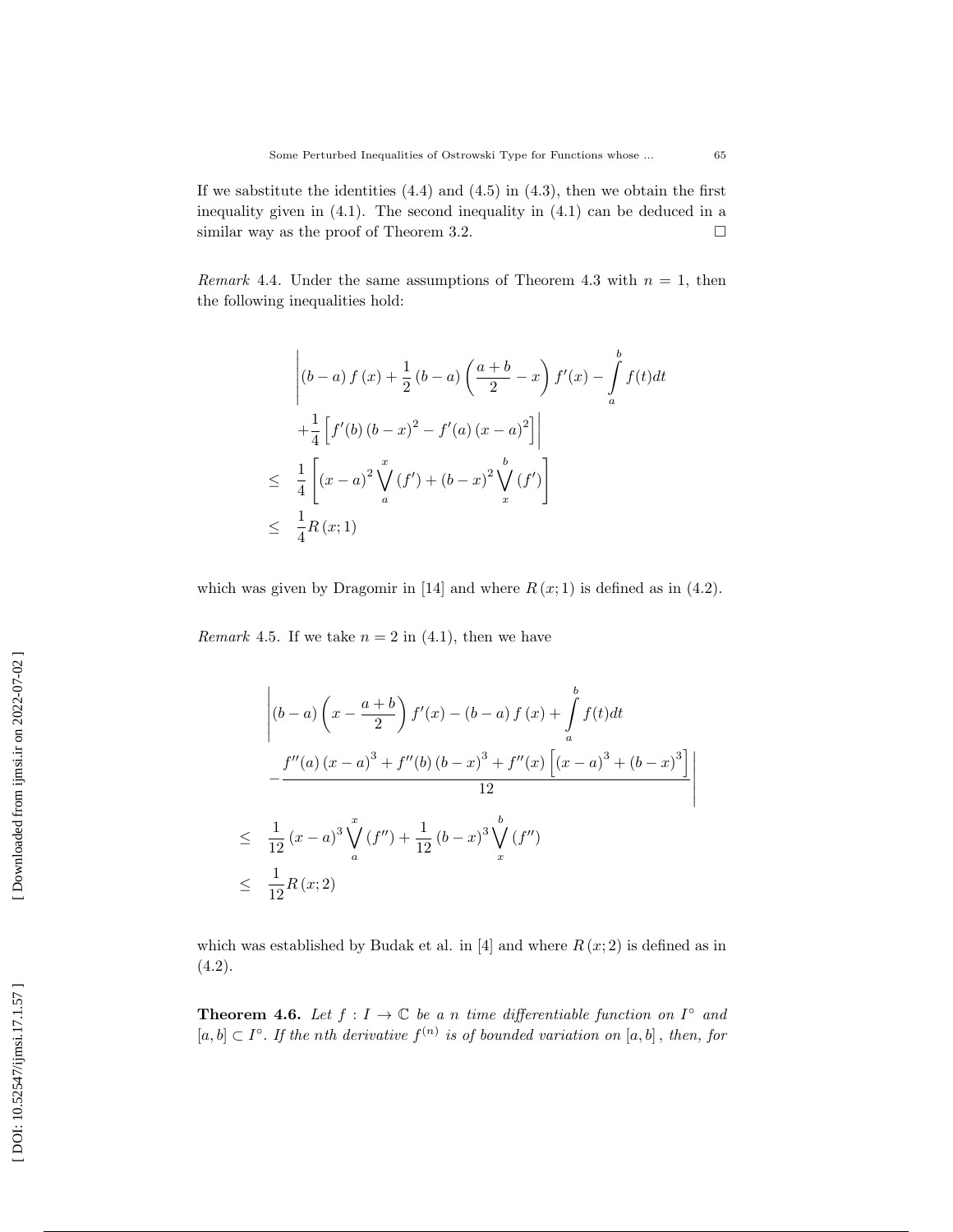any  $x \in [a, b]$ , we have

$$
\left| \sum_{k=0}^{n-1} \frac{(-1)^{n+1} (b-x)^{k+1} + (-1)^{n+1-k} (x-a)^{k+1}}{(k+1)!} f^{(k)}(x) \right|
$$
\n
$$
+ (-1)^n \int_a^b f(t) dt - f^{(n)}(x) \left[ \frac{(x-a)^{n+1}}{(n+1)!} + (-1)^n \frac{(b-x)^{n+1}}{(n+1)!} \right]
$$
\n
$$
\leq \frac{(x-a)^{n+1}}{(n+1)!} \int_a^x (f^{(n)}) + \frac{(b-x)^{n+1}}{(n+1)!} \int_x^b (f^{(n)})
$$
\n
$$
\leq \frac{1}{(n+1)!} R(x;n)
$$
\n(4.6)

where  $R(x; n)$  is defined as in  $(4.2)$ .

*Proof.* Taking modulus in (2.1) for  $\lambda_1(x) = \lambda_2(x) = f^{(n)}(x)$ , we get the inequality

$$
\left| \sum_{k=0}^{n-1} \frac{(-1)^{n+1} (b-x)^{k+1} + (-1)^{n+1-k} (x-a)^{k+1}}{(k+1)!} f^{(k)}(x) + (-1)^n \int_a^b f(t) dt \right|
$$
  

$$
-f^{(n)}(x) \left[ \frac{(x-a)^{n+1}}{(n+1)!} + (-1)^n \frac{(b-x)^{n+1}}{(n+1)!} \right]
$$
  

$$
\leq \int_a^x \frac{(t-a)^n}{n!} \left| f^{(n)}(t) - f^{(n)}(x) \right| dt + \int_x^b \frac{(b-t)^n}{n!} \left| f^{(n)}(t) - f^{(n)}(x) \right| dt.
$$

Then, using the methods applying in the proof of Theorem 4.3, the first and second inequalities are easily deduced.  $\Box$ 

*Remark* 4.7. Under the same assumptions of Theorem 4.6 with  $n = 1$ , then the following inequalities hold:

$$
\begin{aligned} & \left| (b-a)f(x) - f'(x) \left[ \frac{(x-a)^2}{2} - \frac{(b-x)^2}{2} \right] - \int_a^b f(t)dt \right| \\ &\leq \frac{(x-a)^2}{2} \bigvee_a^x \left( f^{(n)} \right) + \frac{(b-x)^2}{2} \bigvee_x^b \left( f^{(n)} \right) \\ &\leq \frac{1}{2} R(x;1) \end{aligned}
$$

which was given by Dragomir in [15] and where  $R(x; 1)$  is defined as in (4.2).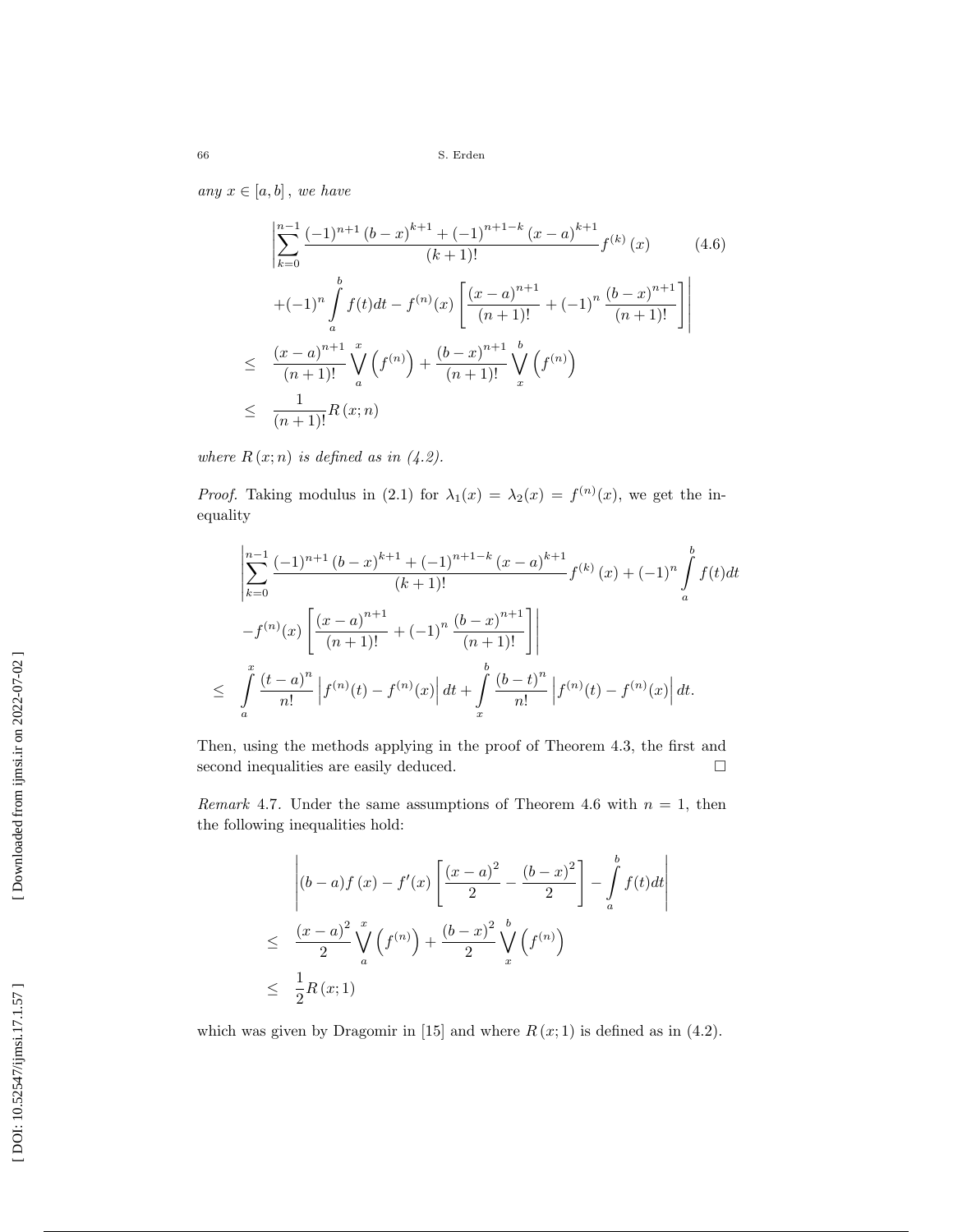*Remark* 4.8. If we take  $n = 2$  in (4.6), then we get

$$
\begin{aligned}\n&\left| (b-a) \left( x - \frac{a+b}{2} \right) f'(x) - (b-a) f(x) - \int_a^b f(t) dt \right| \\
&\left. - \frac{1}{6} f''(x) \left[ (x-a)^3 + (b-x)^3 \right] \right| \\
&\leq \left. \frac{(x-a)^3}{6} \int_a^x \left( f^{(n)} \right) + \frac{(b-x)^3}{6} \int_x^b \left( f^{(n)} \right) \right| \\
&\leq \left. \frac{1}{6} R(x; 2) \right]\n\end{aligned}
$$

which was proved by Erden et al. in [16] and where  $R(x; 2)$  is defined as in (4.2).

**Theorem 4.9.** Let  $f: I \to \mathbb{C}$  be a n time differentiable function on  $I^{\circ}$  and  $[a, b] \subset I^{\circ}$ . If the nth derivative  $f^{(n)}$  is of bounded variation on  $[a, b]$ , then we have

$$
\left| \sum_{k=0}^{n-1} \frac{(-1)^{n+1} (b-x)^{k+1} + (-1)^{n+1-k} (x-a)^{k+1}}{(k+1)!} f^{(k)}(x) \right|
$$
\n
$$
+ (-1)^n \int_a^b f(t) dt - \frac{(x-a)^{n+1} f^{(n)}(a) + (-1)^n (b-x)^{n+1} f^{(n)}(b)}{(n+1)!} \right|
$$
\n
$$
\leq \left\{ \frac{\left(\frac{(x-a)^{n+1}}{(n+1)!} \int_a^x (f^{(n)}) + \frac{(b-x)^{n+1}}{(n+1)!} \int_x^b (f^{(n)}) dx}{n!(n+1)!} \left[ (x-a) \left( \int_a^x (f^{(n)}) \right)^p dt + (b-x) \left( \int_x^b (f^{(n)}) \right)^p \right]^\frac{1}{p}}{\frac{(x-a)^{n+1} + (b-x)^{n+1}}{n!}} \left[ \frac{1}{2} \int_a^b (f^{(n)}) + \frac{1}{2} \left| \int_a^x (f^{(n)}) - \int_x^b (f^{(n)}) \right| \right]
$$
\n(4.7)

for any  $x \in [a, b]$ .

*Proof.* If we choose  $\lambda_1(x) = f^{(n)}(a)$  and  $\lambda_2(x) = f^{(n)}(b)$  and then we take modulus in (2.1), we get

$$
\left| \sum_{k=0}^{n-1} \frac{(-1)^{n+1} (b-x)^{k+1} + (-1)^{n+1-k} (x-a)^{k+1}}{(k+1)!} f^{(k)}(x) + (-1)^n \int_a^b f(t) dt \right|
$$
  

$$
-\frac{(x-a)^{n+1} f^{(n)}(a) + (-1)^n (b-x)^{n+1} f^{(n)}(b)}{(n+1)!} \right|
$$
  

$$
\leq \int_a^x \frac{(t-a)^n}{n!} \left| f^{(n)}(t) - f^{(n)}(a) \right| dt + \int_x^b \frac{(b-t)^n}{n!} \left| f^{(n)}(b) - f^{(n)}(t) \right| dt
$$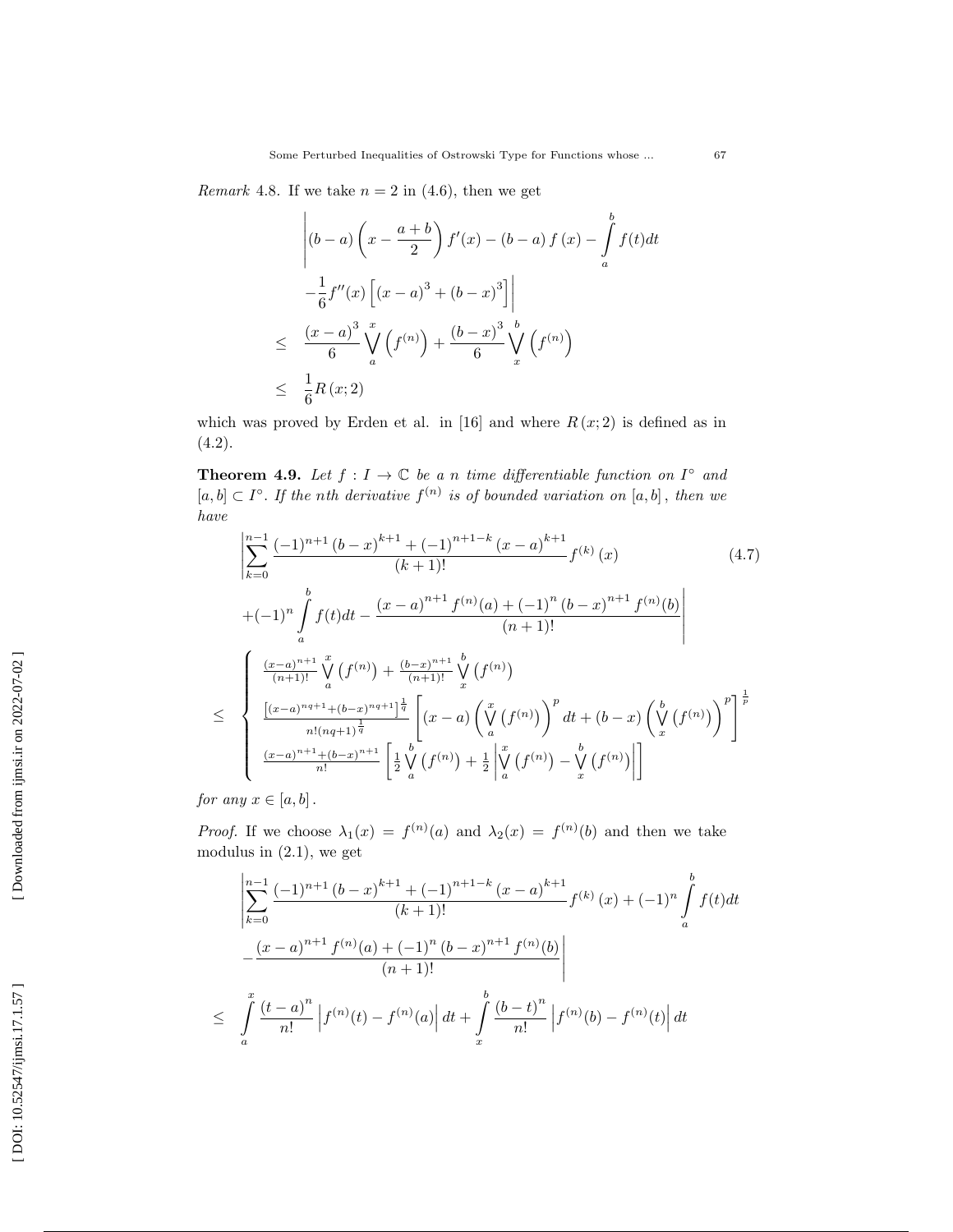Since the *n*th derivative  $f^{(n)} : I^{\circ} \to \mathbb{C}$  is of bounded variation on [a, x], we have

$$
\left|f^{(n)}(t) - f^{(n)}(a)\right| \leq \bigvee_{a}^{t} \left(f^{(n)}\right) \quad \text{for any } t \in [a.x].
$$

Hence, we can easily obtain the inequalities

$$
\frac{(-a)^n}{n!} \left| f^{(n)}(t) - f^{(n)}(a) \right| dt \le \begin{cases} \frac{(x-a)^{n+1}}{(n+1)!} \bigvee_{a}^x \left( f^{(n)} \right) \\ \frac{(x-a)^{n+\frac{1}{q}}}{n!(nq+1)^{\frac{1}{q}}} \left( \int_a^x \left( \bigvee_{a}^t \left( f^{(n)} \right) \right)^p dt \right)^{\frac{1}{p}} \\ \frac{(x-a)^n}{n!} \int_a^x \left( \bigvee_{a}^t \left( f^{(n)} \right) \right) dt \end{cases} (4.8)
$$

(4.9)

 $\frac{1}{n!(nq+1)^{\frac{1}{q}}}$ 

 $(x-a)^n$ 

 $\frac{(-a)^n}{n!} \int_a^x \left(\bigvee_a^t (f^{(n)})\right) dt$ In a similar way, because we have the inequality

$$
\left|f^{(n)}(b) - f^{(n)}(t)\right| \leq \bigvee_{t}^{b} \left(f^{(n)}\right) \quad \text{for any } t \in [x.b],
$$

we get

 $\int\limits_{a}^{x}\frac{\left( t-a\right) ^{n}}{n!}$ 

$$
\int_{x}^{b} \frac{(b-t)^n}{n!} \left| f^{(n)}(b) - f^{(n)}(t) \right| dt \leq \begin{cases} \frac{(b-x)^{n+1}}{(n+1)!} \bigvee_{x}^{b} \left( f^{(n)} \right) \\ \frac{(b-x)^{n+\frac{1}{q}}}{n!(n+1)^{\frac{1}{q}}} \left( \int_{x}^{b} \left( \bigvee_{t}^{b} \left( f^{(n)} \right) \right)^p dt \right)^{\frac{1}{p}} \\ \frac{(b-x)^n}{n!} \int_{x}^{b} \left( \bigvee_{t}^{b} \left( f^{(n)} \right) \right) dt. \end{cases}
$$

Finally, if we use the expressions (4.8) and (4.9), then we obtain the inequality (4.7) which completes the proof.  $\Box$ 

Remark 4.10 . If we apply the method using in the theorems 4.3 or 4.6 for first branch of the inequality (4.7), then we have

$$
\left| \sum_{k=0}^{n-1} \frac{(-1)^{n+1} (b-x)^{k+1} + (-1)^{n+1-k} (x-a)^{k+1}}{(k+1)!} f^{(k)}(x) + (-1)^n \int_a^b f(t) dt \right|
$$
  

$$
-\frac{(x-a)^{n+1} f^{(n)}(a) + (-1)^n (b-x)^{n+1} f^{(n)}(b)}{(n+1)!}
$$
  

$$
\leq \frac{(x-a)^{n+1}}{(n+1)!} \sum_a^x \left( f^{(n)} \right) + \frac{(b-x)^{n+1}}{(n+1)!} \sum_x^b \left( f^{(n)} \right)
$$
  

$$
\leq \frac{1}{(n+1)!} R(x;n).
$$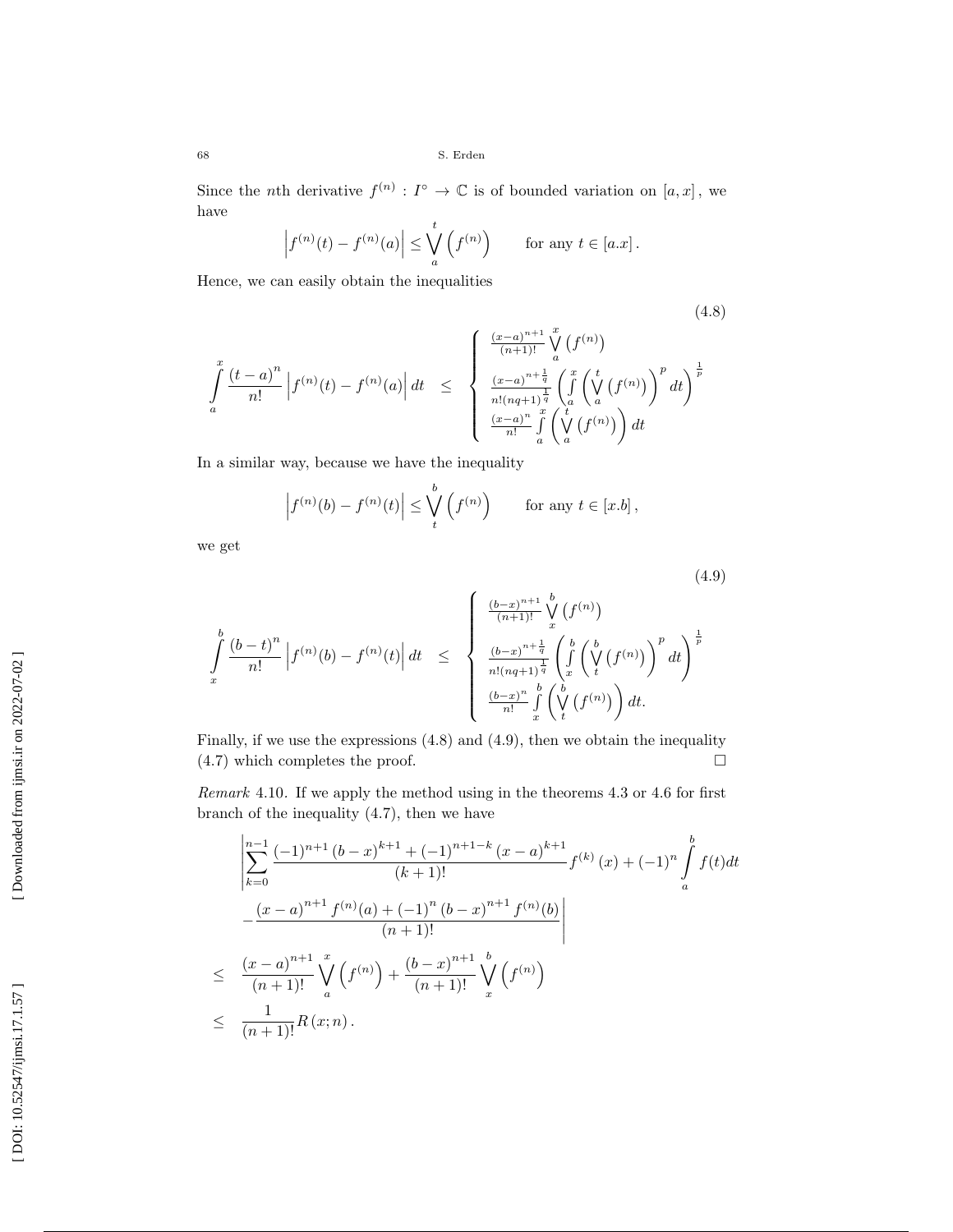#### **ACKNOWLEDGMENTS**

The author wish to thank referees for their valuable comments.

### **REFERENCES**

- 1. H. Budak, M. Z. Sarıkaya, New Weighted Ostrowski Type Inequalities for Mappings with First Derivatives of Bounded Variation, TJMM, 8(1), (2016), 21-27.
- 2. H. Budak, M. Z. Sarikaya, A New Ostrowski Type Inequality for Functions whose First Derivatives are of Bounded Variation, Moroccan J. Pure Appl. Anal.,  $2(1)$ ,  $(2016)$ , 1–11.
- 3. H. Budak, S. Erden, M. Z. Sarikaya, New Weighted Ostrowski Type Inequalities for Mappings whose nth Derivatıves Are of Bounded Variation, International Journal of Analysis and Applications,  $12(1)$ ,  $(2016)$ , 71-79.
- 4. H. Budak, M. Z. Sarikaya, S. S. Dragomir, Some Perturbed Ostrowski Type Inequality for Twice Differentiable Functions, Advances in Mathematical inequalities and Applications, Sipringer, 2018, 279-294.
- 5. H. Budak, M. Z. Sarikaya, Some Perturbed Ostrowski Type Inequality for Functions whose First Derivatives Are of Bounded Variation, *International Journal of Analysis* and Applications, **11**(2), (2016), 146-156.
- 6. P. Cerone, S. S. Dragomir, J. Roumeliotis, An Inequality of Ostrowski Type for Mappings whose Second Derivatives are Bounded and Applications,  $RGMIA$  Res. Rep. Coll.,  $1(1)$ , (1998), Article 4.
- 7. P. Cerone, S. S. Dragomir, J. Roumeliotis, Some Ostrowski Type Inequalities for n-time Differentiable Mappings and Applications, *Demonstratio Math.*, **32**(4), (1999), 697-712.
- 8. S. S. Dragomir, N. S. Barnett, An Ostrowski Type Inequality for Mappings whose Second Derivatives are Bounded and Applications, RGMIA Research Report Collection, 1(2), (1998) .
- 9. S. S. Dragomir, The Ostrowski Integral Inequality for Mappings of Bounded Variation, Bulletin of the Australian Mathematical Society,  $60(1)$ , (1999), 495-508.
- 10. S. S. Dragomir, A. Sofo, An Integral Inequality for Twice Differentiable Mappings and Application, Tamkang J. Math.,  $31(4)$ , 2000.
- 11. S. S. Dragomir, On the Ostrowski's Integral Inequality for Mappings with Bounded Variation and Applications, *Mathematical Inequalities*  $\mathscr{B}$  Applications, 4(1), (2001), 59– 66.
- 12. S. S. Dragomir, Approximating Real Functions which Possess nth Derivatives of Bounded Variation and Applications, Computers and Mathematics with Applications, 56, (2008) 2268–2278.
- 13. S. S. Dragomir, Some Perturbed Ostrowski Type Inequalities for Functions of Bounded Variation, Asian-European Journal of Mathematics, 8(4), (2015,), 14 pages. DOI:10.1142/S1793557115500692.
- 14. S. S. Dragomir, Some Perturbed Ostrowski Type Inequalities for Absolutely Continuous Functions (I), Acta Universitatis Matthiae Belii, series Mathematics, 23, (2015), 71–86.
- 15. S. S. Dragomir, Some Perturbed Ostrowski Type Inequalities for Absolutely Continuous Functions (II), Acta Universitatis Apulensis,  $43$ ,  $(2015)$ ,  $209-228$ .
- 16. S. Erden, H. Budak, M. Z. Sarıkaya, Some Perturbed Inequalities of Ostrowski Type for Twice Differentiable Functions, RGMIA Research Report Collection, 19, (2016), Article 70, 11 pp.
- 17. Z. Liu, Some Ostrowski Type Inequalities, Mathematical and Computer Modelling, 48, (2008) 949–960.
- 18. A. M. Ostrowski, Uber Die Absolutabweichung Einer Differentiebaren Funktion von ¨ Ihrem Integralmitelwert, Comment. Math. Helv., 10, (1938), 226-227.